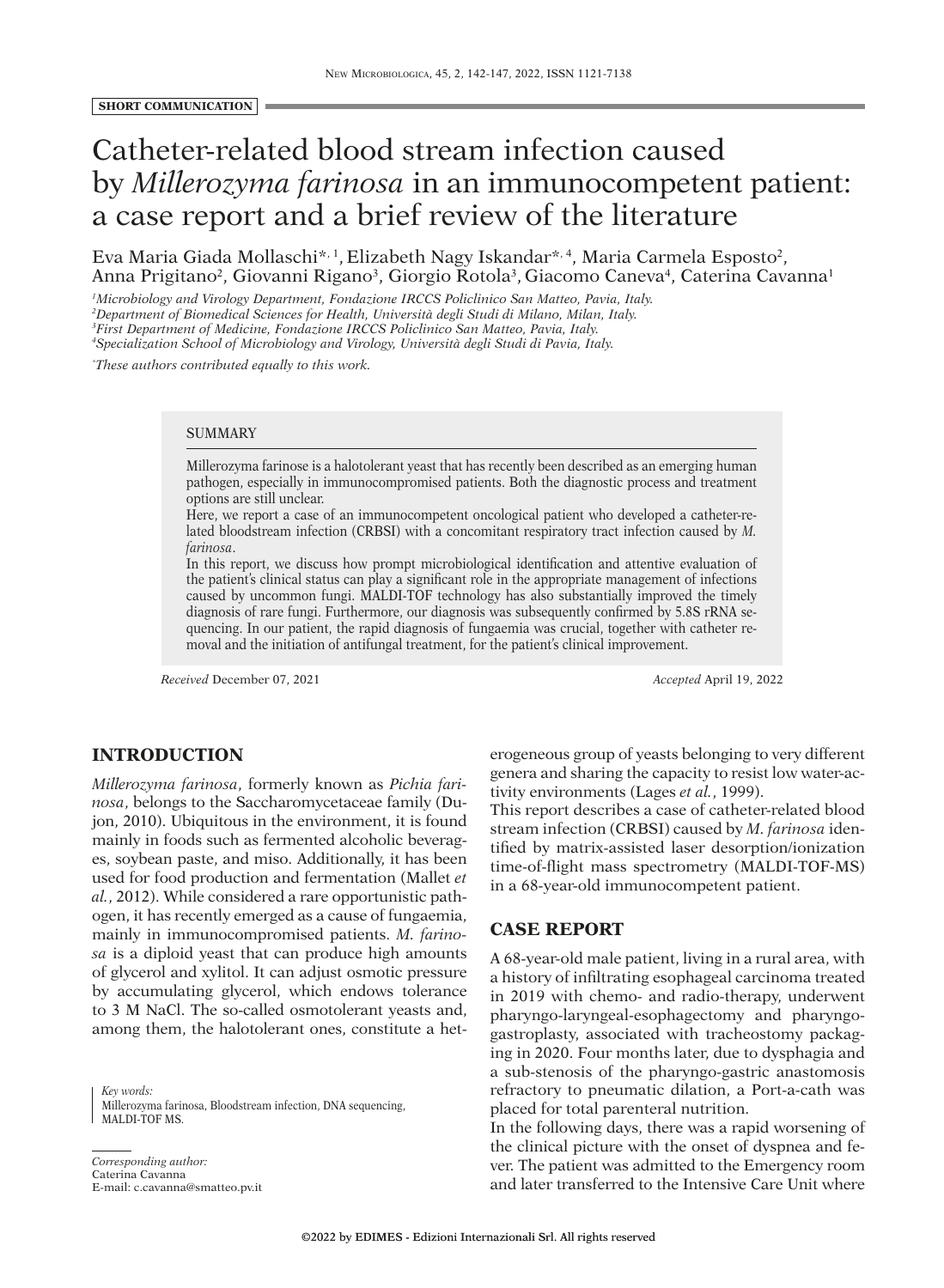

**Figure 1** *- Millerozyma farinosa colonies isolated from a BAL sample on Sabouraud dextrose agar (SDA) after 2 days of incubation at 37°C, showing morphological similarity to other more common yeast species when grown on SDA.*

he was placed on mechanical respiration and cardiovascular support with norepinephrine. On day 1, two sets of blood culture were collected and were later reported positive for *Enterococcus faecium* and *Klebsiella pneumoniae ESBL*; an antibiotic treatment was started. A bronchoalveolar lavage (BAL) collected on day 2 resulted negative for a concomitant SARS-COV2 infection. Upon cardio-circulatory stabilization, he was transferred to the Internal Medicine Department, where he continued the antibiotic treatment.

On day 6, *M. farinosa* was first isolated in our patient on Sabouraud dextrose agar (*Figure 1*) from a BAL sample (load: 1000000 CFU/ml) along with *Candida albicans* (load: 300 CFU/ml). Complete blood counts on day 7 revealed that leucocyte and neutrophil counts were slightly above the normal range:  $10.88x10^{3}/\mu L$  and  $8.92x10^{3}/\mu L$ , respectively (normal range: 4.00-10.00 x103 /μL for leucocytes and 2.00- 8,00 x103 /μL for neutrophils). Urine culture from a urinary tract catheter was reported positive for *Candida glabrata* (load: 10,000 CFU/ml) with negative urinalysis for leucocytes on day 8.

Two sets of blood culture bottles were collected (one from the Port-a-cath and the other from a peripheral vein) during a febrile episode on day 8 and incubated in a BD BACTEC FX™ automated detection system. Twenty-four and forty hours following incubation, the aerobic blood culture bottle from the Port-a-cath and the peripheral vein were reported positive, respectively. Yeast-like structures were revealed upon microscopic evaluation of a Gram-stained slide prepared directly from the positive blood culture bottles (*Figure 2*). As a result, following our diagnostic process to obtain a quicker identification of the



**Figure 2** *- Microscopy characterization (100×) of M. farinosa directly from a positive blood culture bottle observed with Gram staining: Gram-positive cells, oval or elongated.*

yeast in question, we used a blood culture panel of a multiplex polymerase chain reaction (PCR) system (FilmArray) which resulted negative. That result excluded *Candida albicans*, *Candida glabrata*, *Candida krusei*, *Candida parapsilosis* and *Candida tropicalis* as causative agents since they were the only yeast species included in our panel. Leucocyte and neutrophil counts returned to their normal range on day 9.

The yeast from blood culture was identified as *M. farinosa* on day 10 using MALDI-TOF-MS (Bruker Daltonics, Bremen, Germany; score: 2.294); the same identification technique was used on the BAL sample. The technique entails using the surface of a target plate to mix some colonies of the fungus (analyte) with a matrix compound. When the plate is loaded into the instrument, a laser beam is applied, resulting in an ablation process causing ionization of the analyte molecules with the matrix molecules. The generated ions are then separated, depending on their mass and charge, to be analyzed on a TOF analyzer followed by the MS software, generating an MS profile.

On day 11, *in vitro* antifungal susceptibility was tested using Sensititre YeastOne broth microdilution (TREK Diagnostic Systems, East Grinstead, West Sussex, UK). Results are shown in *Table 1*.

Given the few cases in which *M. farinosa* has been reported as a disease-causing agent in humans, we performed 5.8S rRNA sequencing to further confirm our diagnosis. Genomic DNA was extracted from the cultured isolate using the PrepMan TM Ultra Sample Preparation Reagent (Applied Biosystems, Foster City, CA, USA) and amplified using the universal fungal-specific primers ITS1 (TCCGTAGGTGAACCTG-CGG) and ITS4 (TCCTCCGCTTATTGATATGC) for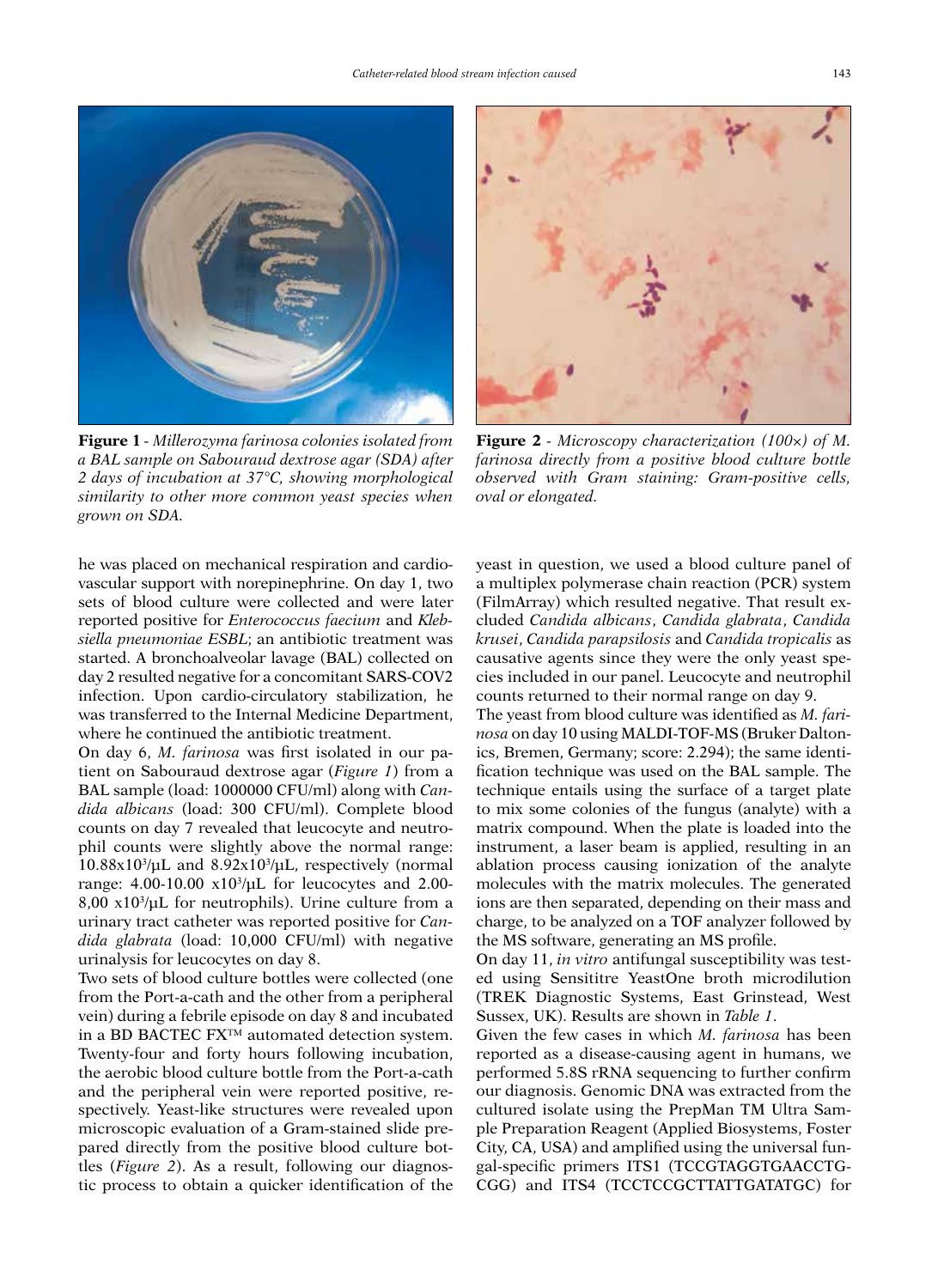**Table 1** *- Minimum Inhibitory Concentration (MIC) of the antifungal agents tested using YeastOne Sensititre (TREK Diagnostic Systems) against M. farinosa clinical isolate.*

| Antifungal drug     | MIC (mcg/ml) |
|---------------------|--------------|
| Anidulafungin       | 0.015        |
| Micafungin          | 0.015        |
| Caspofungin         | 0.03         |
| Posaconazole        | 0.03         |
| Voriconazole        | 0.06         |
| <b>Itraconazole</b> | 0.12         |
| Fluconazole         | 8            |
| Amphotericin B      | 0.25         |

internal transcribed spacer regions of fungal ribosomal DNA (White *et al.*, 1990). Polymerase chain reaction (PCR) was performed in a 2700 thermal cycler (Applera, Foster City, CA, USA) set to the following conditions: denaturation at 94°C for 5 min; 40 cycles of 94°C for 30 sec, 58°C for 30 sec, 7°C for 1 min, and a final extension at 72°C for 5 min. PCR products were visualized on a 2% agarose gel stained with ethidium bromide. Amplicons were sequenced using BigDye Terminator cycle sequencing kit (Applied Biosystems, Foster City, USA) in a 310 ABI PRISM1 sequencer (Applied Biosystems, Foster City, USA). Nucleotide sequences were analyzed using Finch TV software Version 1.4.0 (www.geospizia.com). The consensus obtained using the EMBOSS explorer (http://www.bioinformatics.nl/emboss-explorer) was used for the GenBank BLAST (https://blast.ncbi. nlm.nih.gov/Blast.cgi). The sequence showed a query cover of 99% and a 100% identity with *M. farinosa* (accession number KY104281.1), confirming our previous identification via mass spectrometry. The sequence originated from this case was deposited in GenBank under accession number MW757340.1. The central venous line was removed and antifungal treatment was started with intravenous caspofungin; a loading dose of 70 mg on the first day followed by 50 mg/day. The patient's clinical conditions gradually improved during antifungal therapy. Control blood cultures were collected on day 14 and returned negative and antifungal therapy was stopped. A new pneumatic dilation procedure was performed with improvement of dysphagia and resumption of spontaneous feeding with a pureed diet. The patient was discharged on day 23 and underwent a follow-up visit 2 months later. He has since remained afebrile.

## **DISCUSSION**

Most invasive fungal infections (IFI) are caused by *Candida* spp., while fungaemia caused by uncommon fungi, such as *Saprochaete capitata/Magnusiomyces capitatus* (previously named *Geotrichum capitatum, Trichosporon capitatum* or *Blastoschizomyces capitatum*), and *Pichia* species is extremely rare (Cavanna *et al.*, 2017; Fernández-Ruiz *et al.*, 2017).

To the best of our knowledge, this is the fourth pub-

**Table 2** *- A summary of clinical features of the three cases of human infections caused by Millerozyma farinosa described in the literature.* 

| Reference                   | Age | Underlying<br>conditions                                                                                                                    | <i>Infectious</i><br>agent<br>identified | <i>Immunity</i><br>profile    | Source<br>of infection                   | Identification<br>method                                                                                    | AST                                         | Antifungal<br>treatment                                            | <i><u><b>Outcome</b></u></i> |
|-----------------------------|-----|---------------------------------------------------------------------------------------------------------------------------------------------|------------------------------------------|-------------------------------|------------------------------------------|-------------------------------------------------------------------------------------------------------------|---------------------------------------------|--------------------------------------------------------------------|------------------------------|
| Anaissie<br>et al.,<br>1989 | 12  | Teratoma                                                                                                                                    | Millerozyma<br>farinosa                  | Normal<br>neutrophil<br>count | CVC (later<br>removed)                   |                                                                                                             |                                             | No<br>antifungal<br>treatment.<br>only<br>removal of<br><b>CVC</b> | Survived                     |
| Adler<br>et al.,            | 13  | Anaplastic<br>large-cell<br>lymphoma,<br>PVC positioned<br>(later removed<br>during<br>hospital stay),<br>chemotherapy,<br>bacterial sepsis | Candida<br>boidinii <sup>1</sup>         | Severe<br>neutropenia         | <b>Blood</b><br>(withdrawn)<br>from PVC) | Biochemical                                                                                                 |                                             |                                                                    | Survived                     |
| 2007                        |     |                                                                                                                                             | Pichia<br>farinosa <sup>2</sup>          |                               |                                          | Biochemical<br>(second<br>attempt with<br>a different<br>test), later<br>confirmed<br>with<br>molecular ID. | E-test system<br>and broth<br>microdilution | Oral<br>fluconazole                                                |                              |
| Hong<br>et al.,<br>2017     | 71  | Progressive<br>bladder cancer,<br>chemotherapy<br>through CVC<br>(later removed)                                                            | Millerozyma<br>farinosa                  | Neutropenia                   | Blood and<br>CVC tip                     | Biochemical<br>confirmed by<br>molecular ID                                                                 | <b>Broth</b><br>microdilution               | Micafungin<br>IV                                                   | Survived                     |

AST, antimicrobial susceptibility testing; CVC, central venous catheter; PVC, peripheral venous catheter; ID, identification; IV, intravenous. <sup>1</sup>A yeast belonging to the Saccharomycetes family.

2 Teleomorph of Candida cacaoi, currently known as Millerozyma farinosa. Belongs to the Saccharomycetaceae family.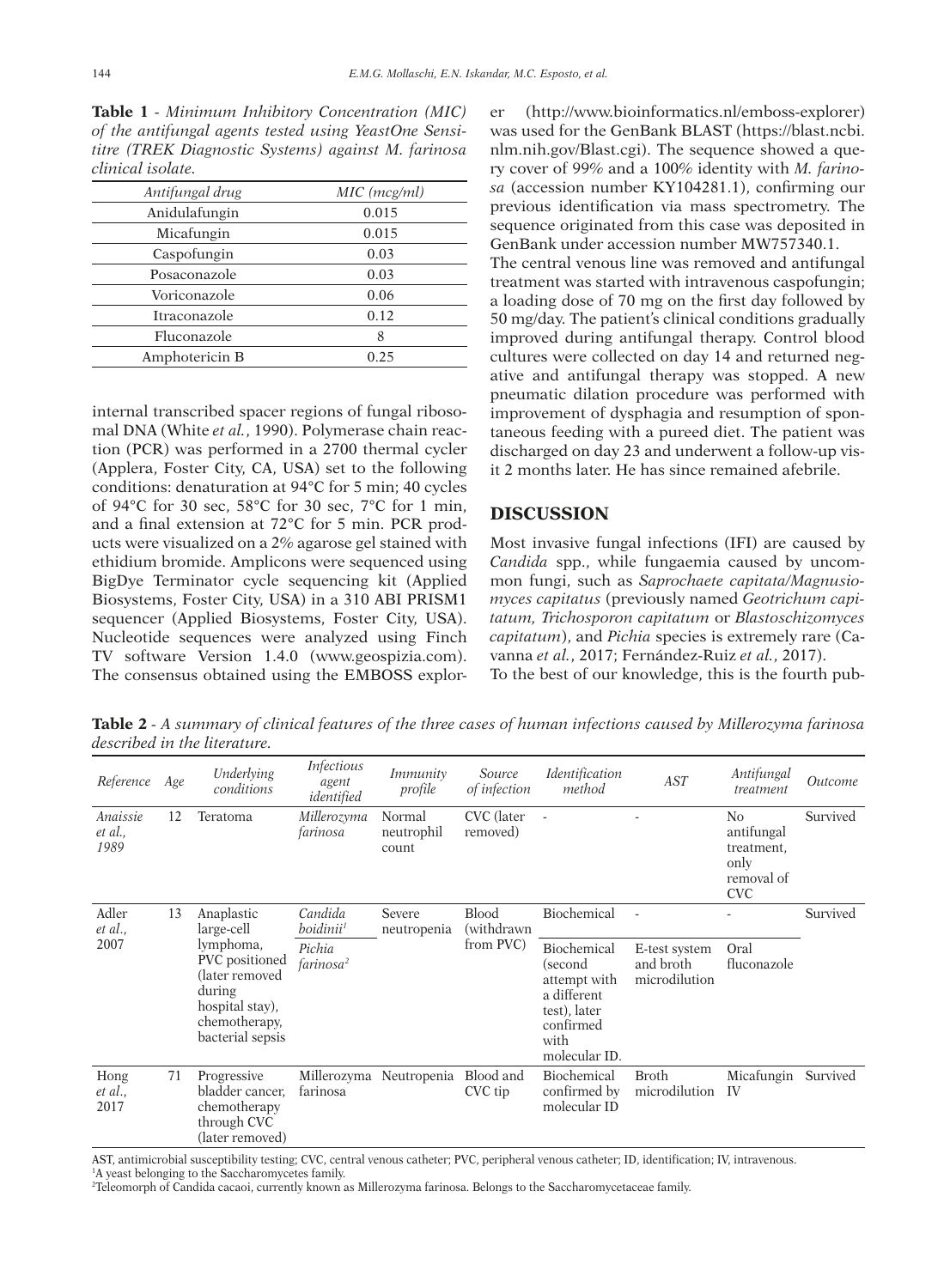lished case of human infection caused by *M. farinosa*  (Anaissie *et al.*, 1989; Adler *et al.*, 2007; Hong *et al.*, 2018) and the first to be reported in Italy. Clinical features of the previously reported cases are summarized in *Table 2*. Currently there are no guidelines for treatment of infections caused by *M. farinosa* and no evidence-based data available on its antifungal susceptibilities.

Furthermore, in *Table 3*, we present 11 reported cases of uncommon fungi and *Pichia* species causing infections in adult patients (Shin *et al.*, 2003; Ostronoff *et al.*, 2006; Yang *et al.*, 2009; Shaaban *et al.*, 2010; Kanno *et al.*, 2017; Hamal *et al.*, 2008; Gabriel *et al.*, 2012; Yun *et al.*, 2013; Chan *et al.*, 2013; Valenza *et al.*, 2006; Cavanna *et al.*, 2017). Five of these eleven cases were catheter-related and the majority were described as immunocompetent patients.

Identification of those uncommon fungi and *Pichia* species has frequently been challenging; at times misidentified using both mass spectrometry and bio-

**Table 3** *- A summary from the literature of some reported cases of human infections caused by Pichia species and uncommon fungi.*

| Reference                  | Age | Underlying<br>conditions                                                                                                                                                                                              | <b>Infectious</b><br>agent<br>identified                                                          | <i>Immunity profile</i>                                              | Source of<br>infection                                    | Identification<br>and AST<br>methods                                                                                         | Antifungal<br>treatment                                                      | <i><u><b>Outcome</b></u></i> |
|----------------------------|-----|-----------------------------------------------------------------------------------------------------------------------------------------------------------------------------------------------------------------------|---------------------------------------------------------------------------------------------------|----------------------------------------------------------------------|-----------------------------------------------------------|------------------------------------------------------------------------------------------------------------------------------|------------------------------------------------------------------------------|------------------------------|
| Chan<br>et al.,<br>2013    | 21  | Sickle cell disease,<br>permanent<br>intravenous<br>access device<br>(removed<br>during the first<br>admission),<br>recent acute chest<br>syndrome, history<br>of priapism,<br>avascular necrosis<br>of the right hip | Candida<br>pelliculosa<br>(reported)<br>as Candida<br>$non-$<br>albicans)                         | Immunocompetent                                                      | Blood (CVC)                                               | <b>ID:</b> Mass<br>spectrometry,<br>confirmed by<br>an outside<br>laboratory.                                                | Fluconazole                                                                  | Survived                     |
|                            |     |                                                                                                                                                                                                                       | Pichia<br>anomala <sup>1</sup>                                                                    |                                                                      | <b>Blood</b><br>(during<br>Fluconazole<br>treatment)      | <b>ID</b> : Mass<br>spectrometry,<br>biochemical;<br><b>AST:</b> Broth<br>microdilution                                      | Micafungin                                                                   |                              |
| Valenza<br>et al.,<br>2006 | 46  | Morbid obesity,<br>alcohol and<br>nicotine abuse,<br>pneumonia,<br>cholecystectomy,<br><b>CVVHD</b>                                                                                                                   | Candida<br>utilis                                                                                 | Immunodeficient<br>following a severe<br>pneumococcal<br>septicaemia | Blood and<br><b>BAL</b>                                   | ID:<br>Biochemical;<br><b>AST:</b> Broth<br>microdilution                                                                    | Fluconazole                                                                  | Died                         |
|                            |     |                                                                                                                                                                                                                       | Candida<br>fabianii                                                                               |                                                                      |                                                           | ID: Molecular.                                                                                                               |                                                                              |                              |
| Hamal<br>et al.,<br>2008   | 40  | Congenital<br>combined aortic<br>incompetence of<br>the mitral valve,<br>craniectomy                                                                                                                                  | Choices of<br>3 isolates:<br>Candida<br>utilis.<br>Candida<br>pelliculosa,<br>Candida<br>fabianii | Not mentioned                                                        | <b>Blood</b>                                              | ID:<br>Biochemical:<br><b>AST: E-test</b><br>strips agar<br>diffusion.<br>Positive for<br>Biofilm on<br>microtiter<br>plate. | Fluconazole<br>then<br>Voriconazole<br>(resistance)<br>developed to<br>both) | Not.<br>mentioned            |
|                            |     |                                                                                                                                                                                                                       | Pichia<br>fabianii <sup>2</sup>                                                                   |                                                                      | Infected<br>mitral valve<br>post-surgery,<br>endocarditis | <b>ID:</b> Molecular                                                                                                         | Amphotericin<br>B                                                            |                              |
| Gabriel<br>et al.,<br>2012 | 53  | Severe<br>rhabdomyolysis<br>with major<br>renal failure,<br>mesenteric<br>ischemia,<br>paraplegia,<br>continuous<br>hemofiltration                                                                                    | Pichia<br>fabianii                                                                                | Immunocompetent                                                      | <b>Blood</b>                                              | ID:<br>Biochemical<br>(failed).<br>molecular<br>identification;<br><b>AST: E-test</b><br>strips agar<br>diffusion.           | Caspofungin                                                                  | Survived                     |
|                            |     |                                                                                                                                                                                                                       |                                                                                                   |                                                                      |                                                           |                                                                                                                              | Fluconazole                                                                  |                              |
| Yun<br>et al.,<br>2013     | 47  | Plasma cell<br>myeloma<br>(ASCT and<br>chemotherapy)                                                                                                                                                                  | Candida<br>utilis                                                                                 | Neutropenic                                                          | Blood and<br>CVC tip                                      | ID:<br>Biochemical:<br><b>AST:</b> Broth<br>microdilution.                                                                   | Intravenous<br>amphotericin<br>B                                             | Died                         |
|                            |     |                                                                                                                                                                                                                       | Lindnera<br>(Pichia)<br>fabianii <sup>2</sup>                                                     |                                                                      | Blood (with<br>ongoing<br>amphotericin<br>B treatment)    | <b>ID:</b> Molecular<br>identification:<br><b>AST:</b> Broth<br>microdilution.                                               | Caspofungin                                                                  |                              |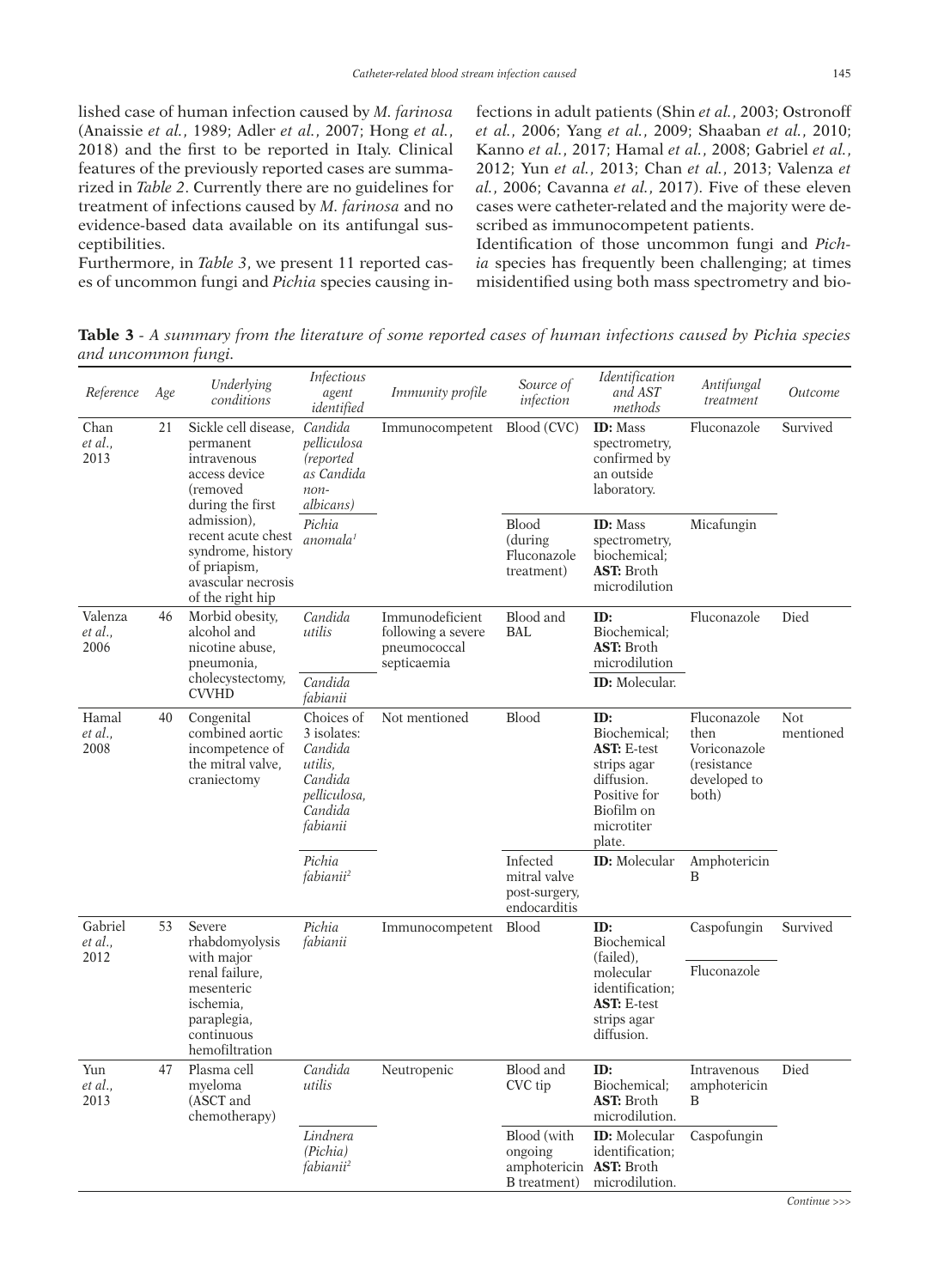*Continue >>>*

| Reference                    | Age | Underlying<br>conditions                                                                                 | Infectious<br>agent<br>identified | <i>Immunity profile</i>                 | Source of<br>infection                    | <i>Identification</i><br>and AST<br>methods                                                                                                                         | Antifungal<br>treatment                                        | <i><u>Outcome</u></i> |
|------------------------------|-----|----------------------------------------------------------------------------------------------------------|-----------------------------------|-----------------------------------------|-------------------------------------------|---------------------------------------------------------------------------------------------------------------------------------------------------------------------|----------------------------------------------------------------|-----------------------|
| Kanno<br>et al.,<br>2017     | 81  | Mild cognitive<br>disorders                                                                              | Candida<br>albicans               | Immunocompetent                         | Blood and<br><b>BAL</b>                   | ID:<br>Biochemical:<br><b>AST: E-test</b><br>strips agar<br>diffusion.                                                                                              | Caspofungin                                                    | Survived              |
|                              |     |                                                                                                          | Kodamaea<br>ohmeri <sup>3</sup>   |                                         |                                           |                                                                                                                                                                     | Voriconazole                                                   |                       |
| Shaaban<br>et al.,<br>2010   | 34  | Asthma (on<br>inhaler therapy),<br>heavy alcohol use,<br>thrombophlebitis,<br>transesophageal<br>fistula | Kodamaea<br>ohmeri                | Immunocompetent Blood                   |                                           | ID:<br>Biochemical<br>confirmed by<br>molecular ID;<br><b>AST:</b> Broth<br>microdilution<br>(due to lack)<br>of resources.<br>echinocandins<br>were not<br>tested) | Micafungin<br>(empirically)                                    | Survived              |
| Yang<br>et al.,<br>2009      | 71  | T2DM, tinea<br>pedis, cellulitis                                                                         | Kodamaea<br>ohmeri                | Immunocompetent Blood                   |                                           | ID:<br>Biochemical<br>confirmed by<br>molecular ID;<br><b>AST:</b> Strips in<br>microbroth.                                                                         | Fluconazole<br>(empirically)<br>Amphotericin<br>$\overline{B}$ | Survived              |
| Ostronoff<br>et al.,<br>2006 | 58  | CML in<br>accelerated phase<br>undergoing<br>chemotherapy                                                | Pichia<br>ohmeri <sup>4</sup>     | Immunocompetent                         | Blood and<br>CVC tip                      | ID:<br>Biochemical:<br>AST:<br>Microdilution<br>assay.                                                                                                              | LAB                                                            | Survived              |
| Shin<br>et al.,<br>2003      | 59  | VP shunt<br>infection.<br>pneumonia                                                                      | Pichia<br>ohmeri                  | Not mentioned                           | Blood (PVC)<br>and phlebitis<br>skin site | ID:<br>Biochemical.                                                                                                                                                 | Amphotericin Survived<br>B                                     |                       |
| Cavanna<br>et al.,<br>2017   | 80  | Recent<br>aortic valve<br>replacement.<br>recent bacterial<br>pneumonitis,<br>septic shock               | capitata <sup>5</sup>             | Saprochaete Immunocompetent Blood (CVC) |                                           | <b>ID:</b> Mass<br>spectrometry;<br><b>AST: Broth</b><br>microdilution.                                                                                             | Fluconazole<br>(empirically)                                   | Died                  |

AST, Antimicrobial susceptibility testing; CVC, central venous catheter; ID, identification; CVVHD, continuous venovenous hemodiafiltration; BAL, broncoalveolar lavage; ASCT, autologous stem cell transplantation; T2DM, type 2 diabetes mellitus; CML, chronic myelogenous leukemia; LAB, libosomal amphotericin B; VP, ventriculoperitoneal; PVC, peripheral venous catheter.

1 Candida pelliculosa teleomorph, renamed to Wickerhamomyces anomalus.

2 Candida fabianii teleomorph.

3 Formerly known as Pichia ohmeri which belongs to Saccharomycetes family.

4 Currently known as Kodamaea ohmeri.

5 Anamorph of Magnusiomyces capitatus and formerly known as Trichosporon capitatum.

chemical methods (Valenza *et al.*, 2006; Hamal *et al.*, 2008; Gabriel *et al.*, 2012; Yun *et al.*, 2013; Adler *et al.*, 2007). This highlights the importance of continuously updating reference libraries regarding mass spectrometry for an accurate identification of the various *Pichia* species.

In our case, the diagnosis of *M. farinosa* in the BAL sample using MALDI-TOF MS and, excluding *Candida* species tested for in our multiplex PCR panel, substantially aided the subsequent prompt identification of *M. farinosa* at the species level in blood culture. Additionally, the sequence analysis of ribosomal DNA (rDNA) ITS regions confirmed the mass spectrometry result, avoiding misidentification of that rare *Pichia* species.

We believe that the blood stream infection was catheter-related, since the worsening of the patient's conditions was reported following the positioning of the Port-a-cath and then later improved upon its removal and initiation of antifungal therapy. Risk factors including the use of broad-spectrum antibiotics, total parenteral nutrition, malignancy, intensive care, urinary tract catheterization and repeated surgical procedures contributed to the concomitant infection of *M. farinosa* in the respiratory tract and the patient's high susceptibility to colonization by *Candida* species (Hofmeyr *et al.*, 2006). Despite these risk factors, our patient was immunocompetent, making him the second reported case of human disease caused by *M. farinosa* in an immunocompetent patient.